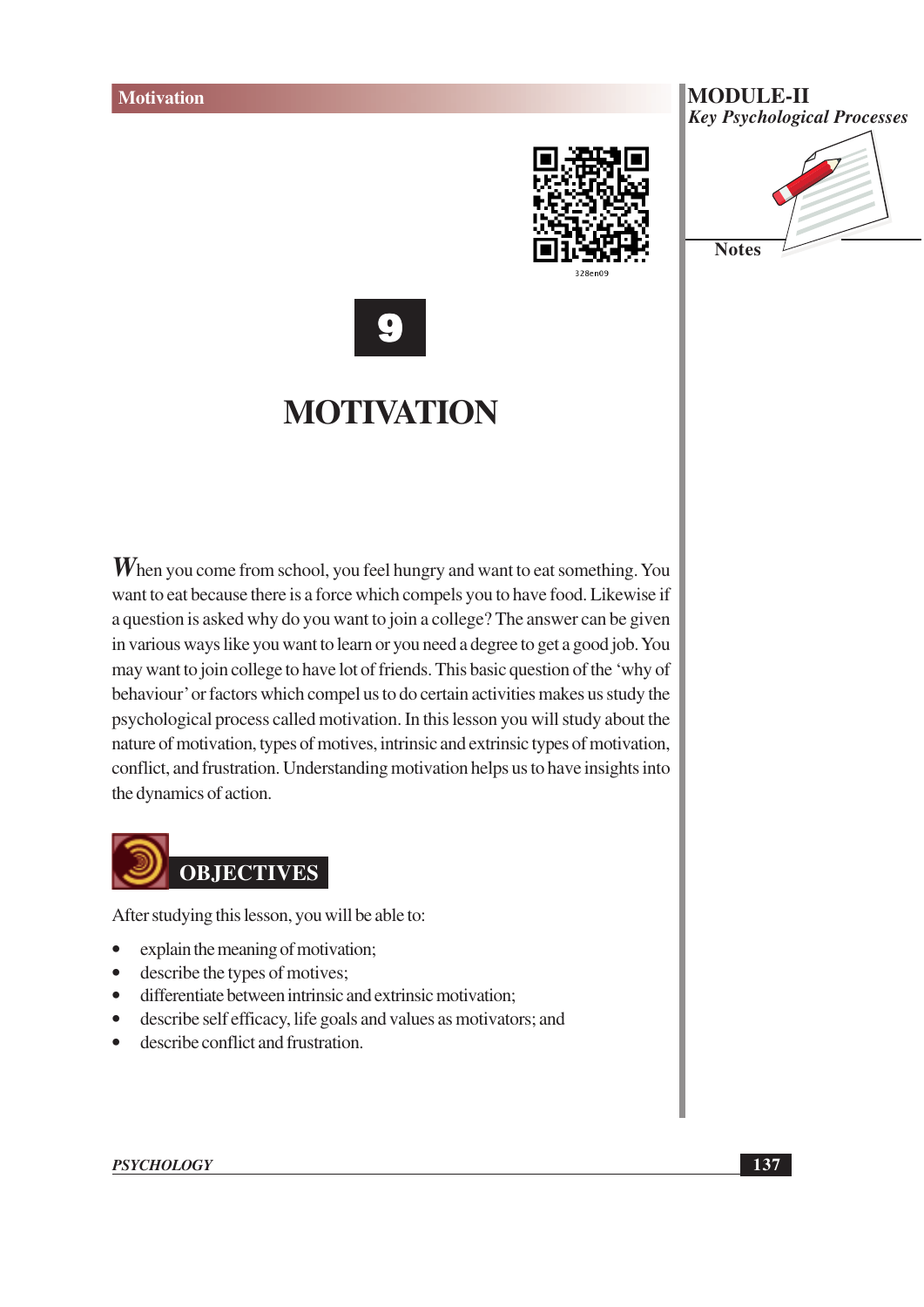

**Notes** 

#### 9.1 MEANING OF MOTIVATION

Motivation is one of the most frequently used words in psychology. It refers to the factors which move or activate the organism. We infer the presence of motivation when we see that people work toward certain goals. For example, we might observe that a student works hard at almost every task that comes to him/her; from this we infer that the person has motive to achieve.

All human behaviour appears to arise in response to some form of internal (physiological) or external (environmental) stimulation. The behaviours, however, are not random. They often involve some purpose or goal. It is often held that behaviours take place as a result of the arousal of certain motives. Thus motivation can be defined as the process of activating, maintaining and directing behaviour towards a particular goal. The process is usually terminated once the desired goal is attained by the person.

The process of initiating action is technically called 'motivation'. Directing behaviour towards certain goal is the essence of motivation. Motivation is not always directly observable. It is inferred and used to explain behaviour. When we ask "What motivates a person to do a particular task?" We usually mean why does she behave as she does. In other words, motivation, as popularly used, refers to the cause or why of behaviour.

Interestingly, we are not aware of all our motives. Behaviour can be governed by unconscious motives too. If our understanding of motives is correct, we have a powerful tool for explaining behaviour. We explain our everyday behaviour in terms of various motives.

Motives also help us make predictions about behaviour. We may tell what a person will do in future. Motives may not tell exactly what will happen but they give us an idea about the range of activities a person will do. Thus a person with a need to achieve in academics will work hard in school, an individual with a strong need to excel in sports will put in a lot of hard work in that field; similarly in business and in many other situations.

## **INTEXT OUESTIONS 9.1**

- (1) Fill in the blanks with correct alternative:
	- in the organism is called a) The process of initiating motivation.
	- b) All intentional behaviours involve

**PSYCHOLOGY**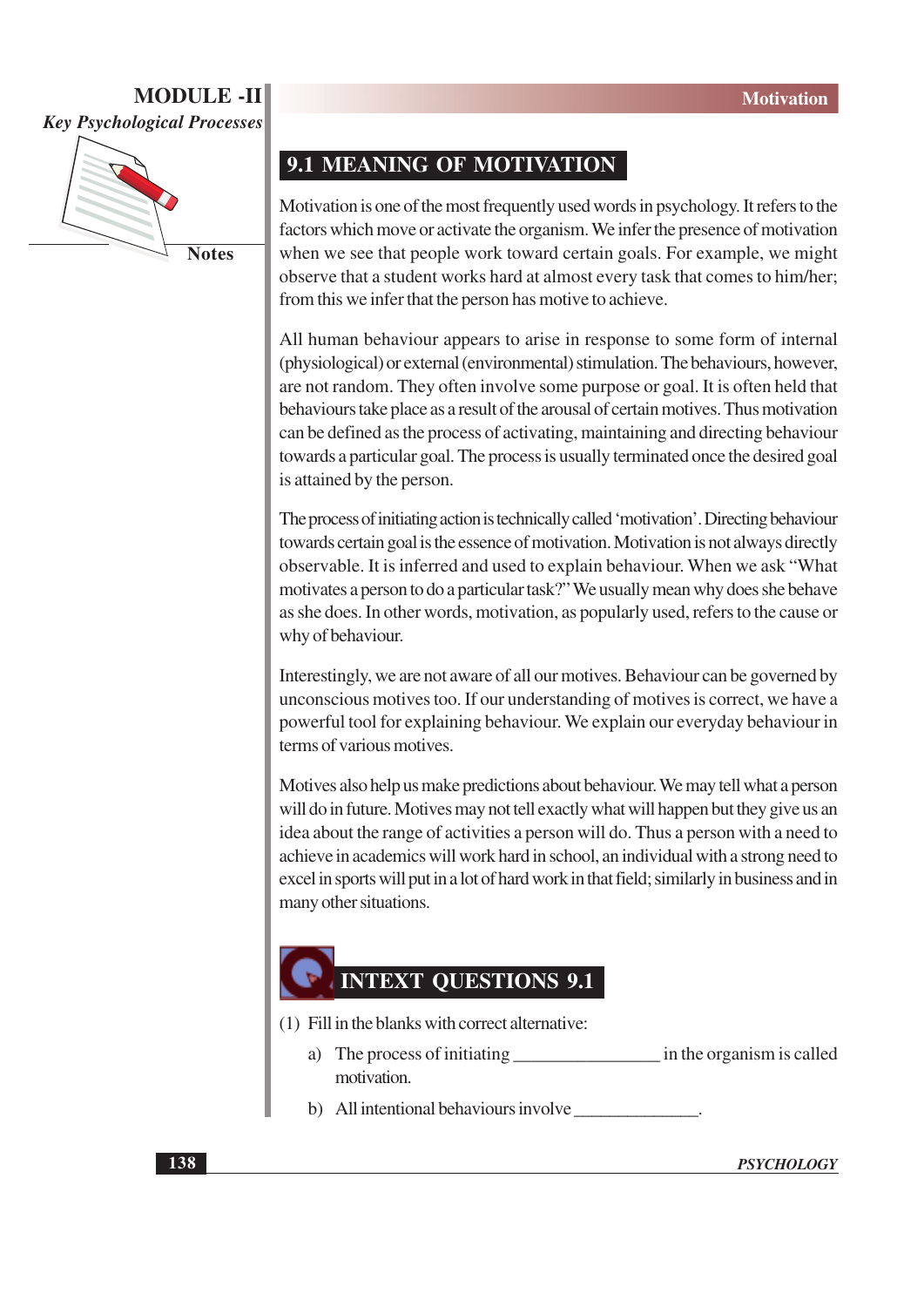Motivation is \_\_\_\_\_\_\_\_\_\_\_\_\_\_\_\_\_\_\_\_\_\_\_\_observable.  $\mathbf{c})$ 

d) Motives help in predicting

(2) Define motivation.

# **MODULE-II Key Psychological Processes Notes**

# **9.2 KEY CONCEPTS OF MOTIVATION**

There are certain terms which you will commonly come across when you learn this lesson on motivation such as needs, goals, incentives etc. Let us understand some of these concepts.

#### (a) Needs and Motives

A need is a condition of lack or deficit of something required by the organism. In order to maintain homeostasis or balance the organism finds it necessary to satisfy the needs.

The needs are of different types. The need for food or water is a physiological need, which arises out of lack or deficit of food or water in the organism. The needs for excretion and urination are also physiological needs. They are due to the organism's necessity to eliminate waste matter from the body. The need for contact with other persons is a social need. The other social needs include need for prestige, status, affection, self-esteem, and so on. A person becomes more aware of his needs when they are not fulfilled. In other words, when you are hungry, you need food, and, when you are thirsty you need water. In these cases you are in a state of deprivation and your bodily system suffers from some kind of imbalance.

The needs may be broadly categorised as, **primary or physiological needs** and secondary or social needs. Needs for food, water, sex, sleep and rest, and elimination are primary needs. Needs for achievement, affiliation, power are examples of social needs.

The term 'motive' refers to goal directed behaviour and energising conditions within the organism that drive behaviour. It is generally used to refer to certain conditions which, besides arousing, predispose a person to respond, or behave in a way appropriate to that motive. Motives direct the activity of the individual towards person's goals.

#### **PSYCHOLOGY**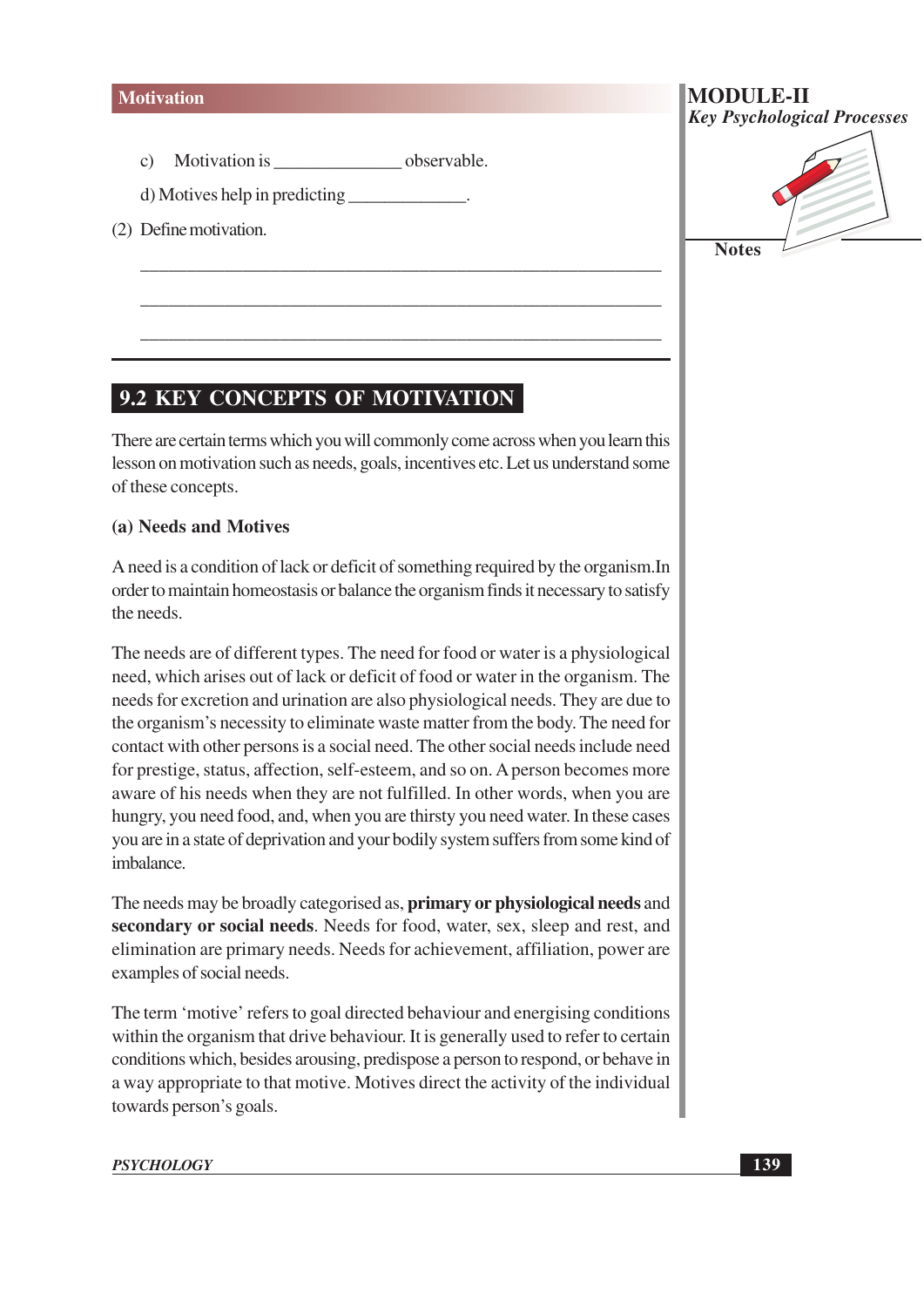

#### (b) Goals

Thinking about the goal motivates a person to organize his or her action. If hunger is a need, eating food is a goal. Thus goal is related to the need state. However, in certain cases, behaviour is also guided by intrinsic goals. It means behaviour does not always need external goal. It may be satisfying and enjoyable in itself. Some people may like to sing, dance or play just for the sake of singing, dancing or playing. They like such activities. Thus goals can be intrinsic or extrinsic.

#### (c) Incentives

Incentives refers to the goal objects which satisfy the needs. Incentives vary in quality and quantity which make them less or more satisfying and attractive. Thus one can put in greater amount of effort to attain a more attractive incentive. As a matter of fact many incentives assume considerable significance in the lives of people and they do every thing possible to attain those incentives.

#### (d) Instincts

Instinct is an old concept in the field of motivation. It is defined as an innate biological force that predisposes the organism to act in a certain way. At one time all behaviours were supposed to be results of certain instincts. Some of the instincts identified by early psychologists are fight, repulsion, curiosity, self abasement, acquisition etc. It was thought that instincts were inherited and compelling sources of conduct, but can be modified by learning and experience. This term is no more used in relation to human behaviour. Animal behaviour is sometimes explained using this term. In current usage 'instinct' is reserved for innate response tendencies found among animals.



Fill in the blanks with appropriate words:

- Need is a condition of or the condition of the condition of the condition of the condition of the condition of the condition of the condition of the condition of the condition of the condition of the condition of the condi a)
- b)
- Incentives are that satisfy needs.  $\mathcal{C}$

#### **9.3 TYPES OF NEEDS**

It is difficult to classify needs into distinct categories because the behaviour displayed by an individual at a given time is not the outcome of a single need. Many needs or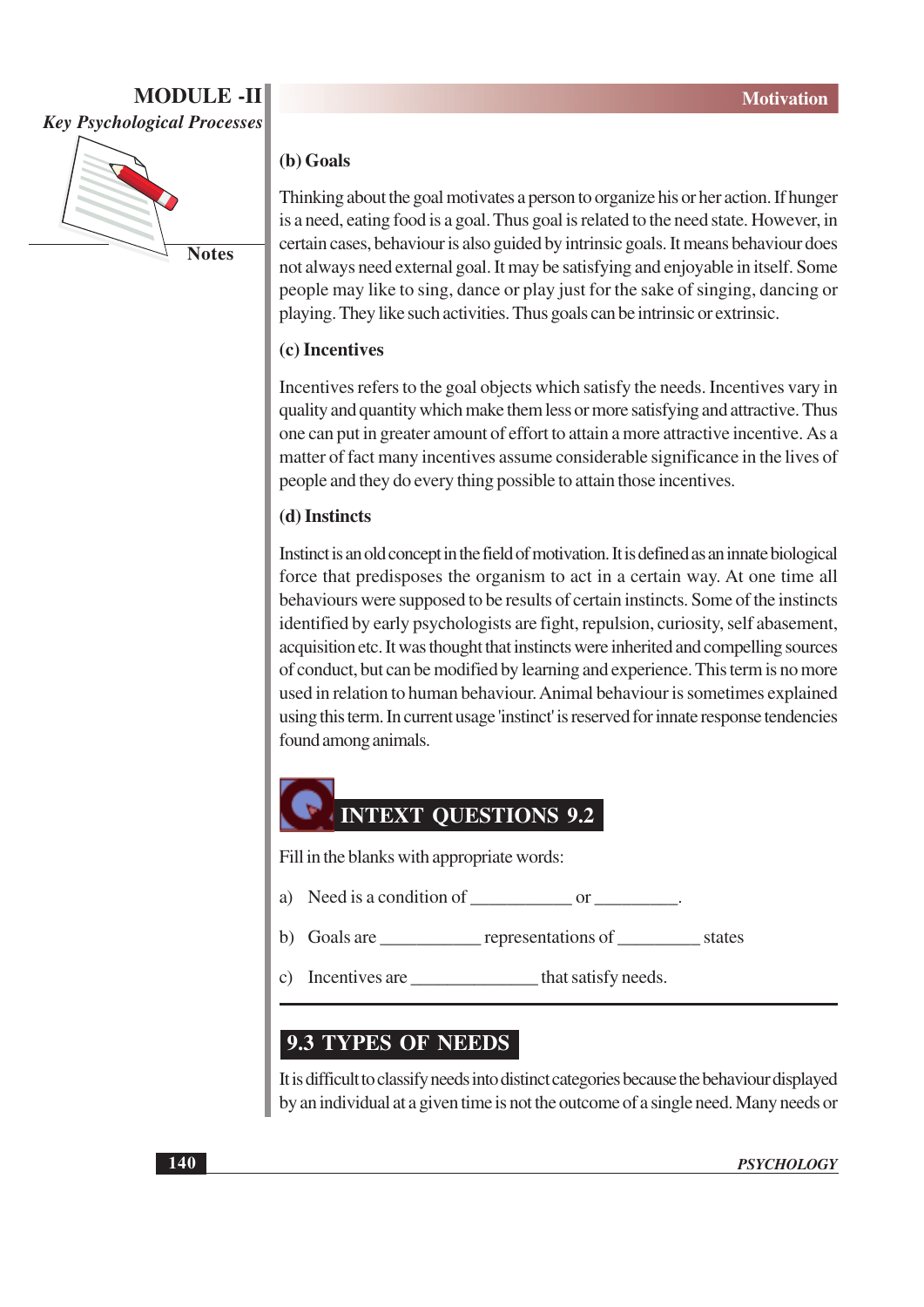motives contribute to it. But on the basis of information gained through the analysis of human behaviour, psychologists have attempted to classify human needs into two broad categories. As mentioned earlier these categories are as follows. (i) Primary or physiological needs, and (ii) Secondary or socio-psychogenic needs.

The primary needs are rooted in the physiological state of the body. They are innate and include bodily conditions such as hunger, thirst, sex, temperature regulation, sleep and pain. These needs are of recurring type becaue they can be satisfied for short periods only.

The secondary or socio-psychogenic needs are unique to human beings. Many of them are learned and they drive the individual toward special kinds of behaviours. Since these needs are learned, their strength differs greatly from one individual to another. Some of the important socio-psychogenic needs are power, affiliation, achievement and approval.

Psychologists have developed a number of standardized tests for the assessment of these needs. They may also be assessed through non testing procedures as well.

#### **9.4 HIERARCHY OF NEEDS**

Abraham Maslow, who was a humanistic psychologist, argued that needs are arranged in a ladder-like steps. He proposed a rising order of needs from the level of physiological to self transcendence. The order of needs starts from basic survival or lower order needs to higher order needs. As one level of need is satisfied another higher order need will emerge and assume importance in life. The hierarchy is shown in Fig.  $9.1$ .

**Physiological needs:** The most potent and lowest level of all the needs are physiological needs. Thus the needs of hunger, thirst, sex, temperature regulation and rest occupy the lowest step in the ladder. According to Maslow, when these physiological needs are deprived for a long period, all other needs fail to appear

We must eat to live. The bio-chemical processes which sustain life get their energy and chemical substances from food. Food deprivation results in contractions in the stomach which are felt by the individual as hunger pangs. When this happens, the individual spends energy in trying to get food. Factors like habits and social customs also influence eating behaviour.

We can go without food for weeks but we cannot live without water for more than a few days. The brain directs the organism to obtain water. Sex need differs in many respects from hunger and thirst. Sex is not vital to the survival of the organism but is essential to the survival of the species

#### **MODULE-II Key Psychological Processes**

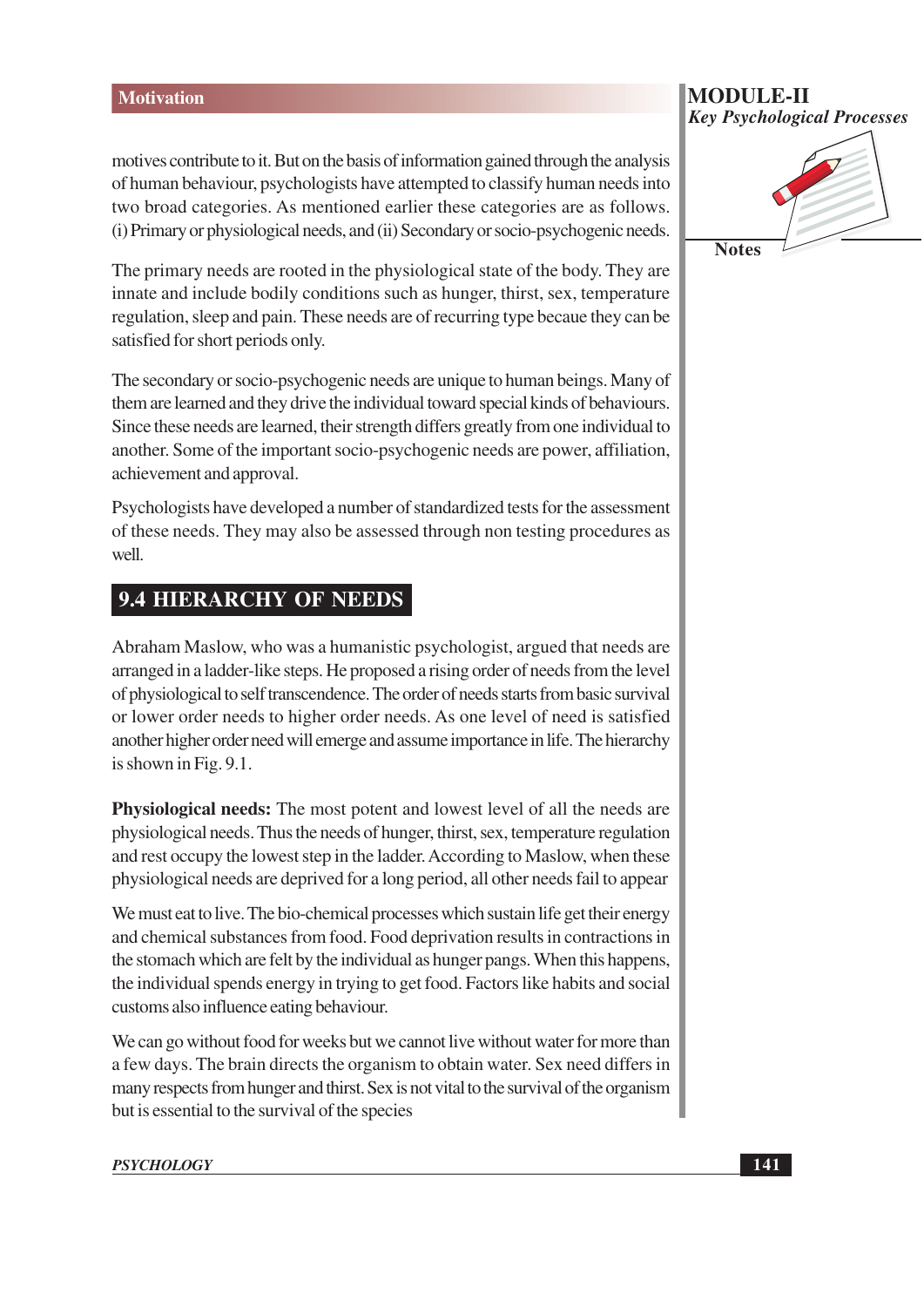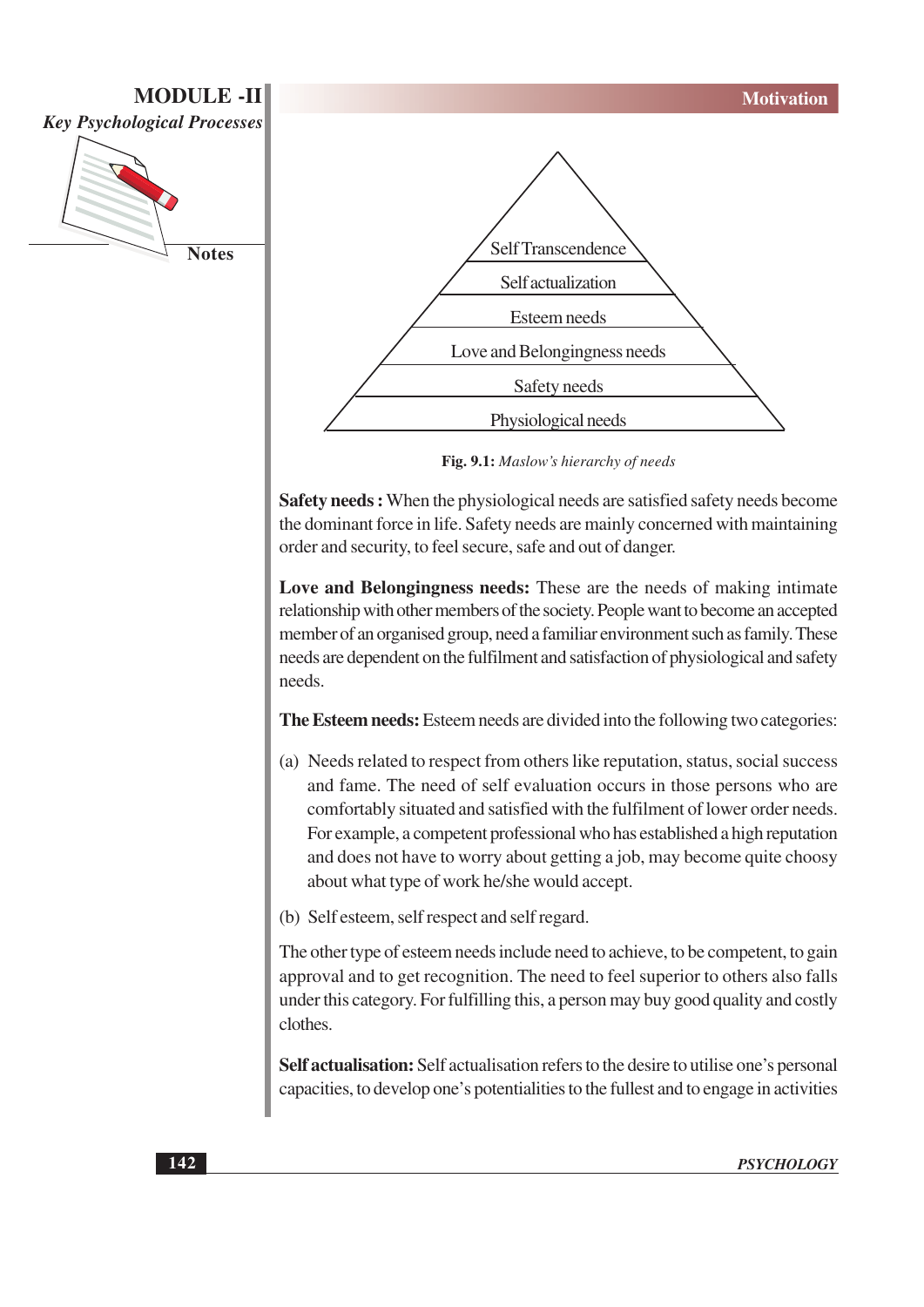for which one is well suited. One should realize and be satisfied that he or she has achieved what one is capable of.

Self actualization is possible only when the needs of a person are met to the degree that they neither distract nor consume all available energy. When the person succeeds in satisfying his/her lower order needs, only then he can act upon his/her higher order needs.

**Self transcendence:** This is the highest level of need where a person becomes conscious of broader reality. He transcends the boundaries of self and attends to the needs of collectivity and society. At this level one becomes aware of the entire humanity. At this level spiritual concerns become very important.

In this hierarchy it is assumed that the lower order needs dominate people's lives until that level is fairly satisfied; then comes the next one and so on. However, Maslow explains that every individual does not follow this hierarchy step by step; exceptions do arise. An individual sometimes risks his life to save someone or to save a valued object by defying his own safety needs. There are certain examples in Indian history when women sacrificed their lives to save their honour. There have been freedom fighters who starved themselves to death fighting for the cause of the freedom of the country. Here the higher order needs superceded the hunger and thirst needs. Sometimes individual rejects love, family, friends, etc. by committing suicide, thus defying the needs of love and sense of belongingness.

It may be noted that the hierarchy, however, does not imply that lower order needs become dormant once they are satisfied and the higher order needs become active.

## 9.5 ACHIEVEMENT MOTIVATION

One of the important needs present to some degree in all human beings is the "need for achievement" or the need to attain excellence and higher level of performance. People in whom the need for achievement is strong seek difficult work and improve their task performance. They are future oriented, aspire for higher goals and persist on the task chosen. They are task oriented and prefer to work on tasks that are challenging and on which their performance can be evaluated in some way. It may be by comparing it with other person's performance in terms of some standard. Achievement motivation can be seen in many areas of human endeavour such as job, school or sports competition.

The differences in early life experiences are found to be related to the strength of achievement motivation in later stage. The expectations parents have from their

## **MODULE-II Key Psychological Processes**

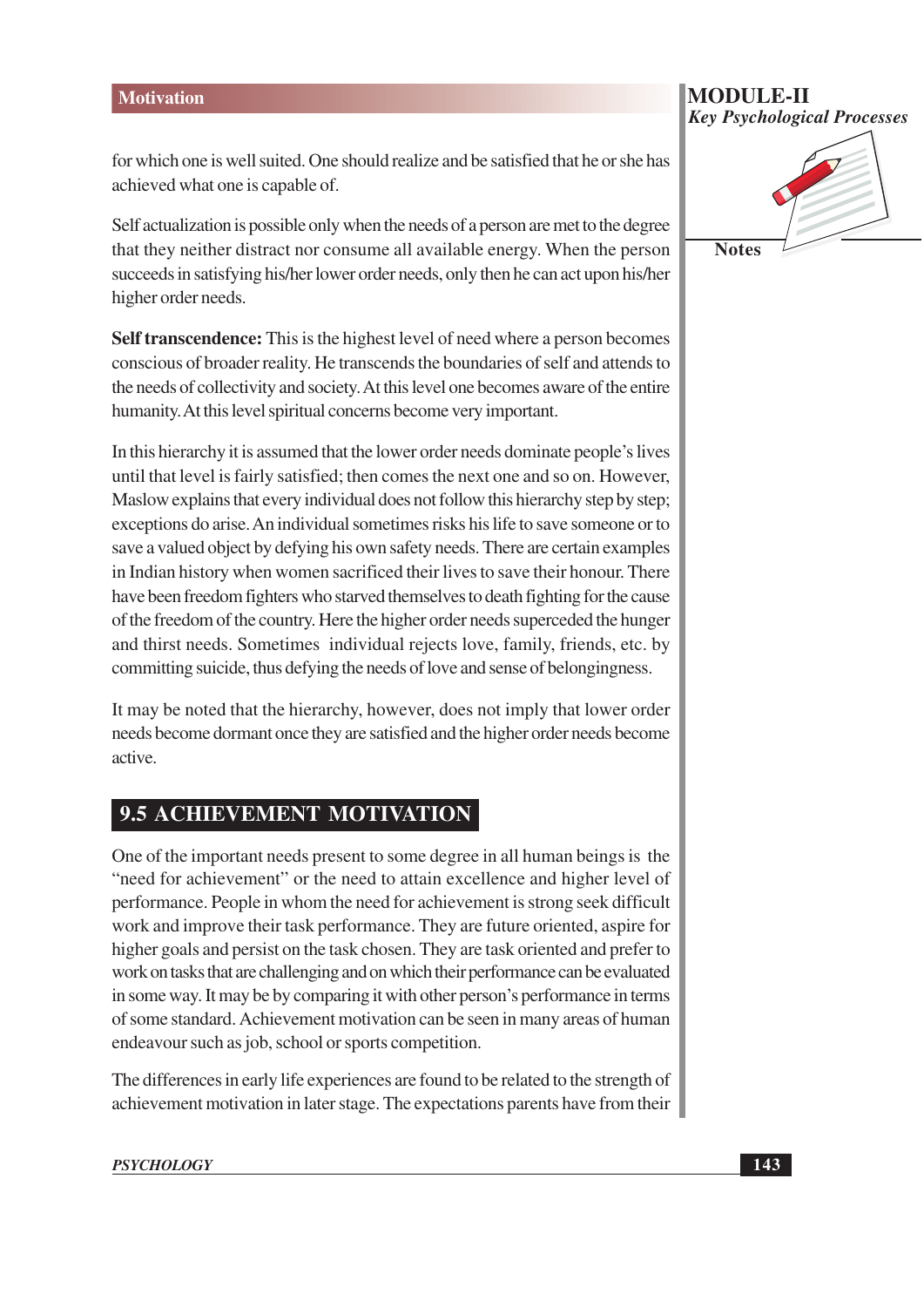

**Notes** 

children also play an important role in the development of achievement motivation. Parents who expect their children to work hard, encourage and praise them for their performance do so as to promote achievement oriented behaviour.

The degree of achievement oriented behaviour depends on many factors. One of these is "fear of failure". It inhibits the expression of achievement behaviour. When some one is successful in school, sports and other activities, we say that achievement motivation is very strong in him or her.

## **9.6 INTRINSIC MOTIVATION AND EXTRINSIC MOTIVATION**

While thinking about motivation we often try to locate its source whether it is internal to the person or external to him or her. Undertaking a given task may be motivated by promise of a prize or some other kind of gain which is external to the task. Thus, the task is instrumental in receiving or gaining access to the external reward. In all such situations the locus of control is external to the person who is asked to undertake the activity. Such situations characterize the kind of motivation which is extrinsic. On the other hand, we have situations in which the source of motivation lies inside the task. In such cases we work because the task itself is interesting and does not require any external source of motivation. Here, the task is not instrumental in obtaining any external reward. The locus of control is inside the person. Person's involvement in the task is spontaneous and the task itself acts as its own reward. This situation represents intrinsic motivation such as a child's play, reading an interesting novel, writing a poem or a story.

It has been found that intrinsic motivation leads to high quality of work, meeting challenges, and pursuit of excellence. Infact attachment with outcome often distracts the process or activity. This is why Indian thinkers realized the significance of nonattachment (Anasakti). It is the action which is important and on which we have control and therefore we need to focus more and more on the action without bothering much about the outcome of action. In the modern life extrinsic rewards are being emphasized more and more and everything is becoming contractual. The exchange relationships are becoming central. This situation is creating many problems in personal and social lives of the people. It is therefore important to plan activities and organize relationships in such a manner that the task remains in the center of interest.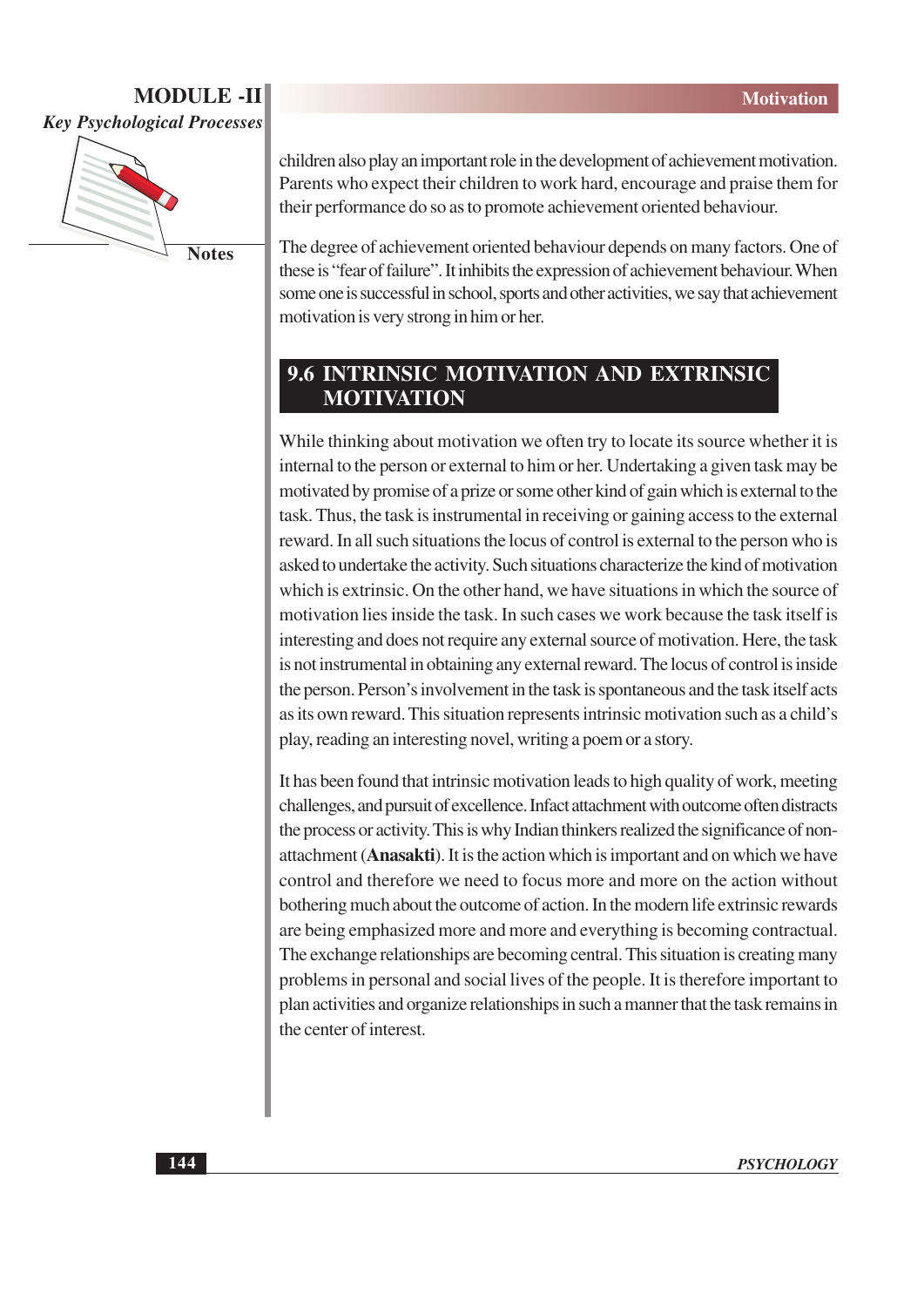

**Notes** 

#### 9.7 SELF EFFICACY

People hold beliefs about their competence to undertake some task and such beliefs influence the level of their performance. The self efficacy beliefs are the subjective standards held by the people that inform judgements about choosing specific goals. Introduced by Bandura, the concept of self efficacy has been used to motivate people in a variety of settings. By learning appropriate or realistic self efficacy beliefs one can plan behaviours and perform at a higher level. Self efficacy beliefs are found to play significant role in adjustment and physical health. It is what people believe they can do with their skills under certain conditions. Self efficacy beliefs develop over time. They reflect development of understanding that actions produce results and one can produce action that causes results. It may be noted that efficacy beliefs also operate at collective levels. Thus, collective efficacy involves a group's shared belief in its joint capabilities to organize and execute the courses of action required to produce the given level of attainment.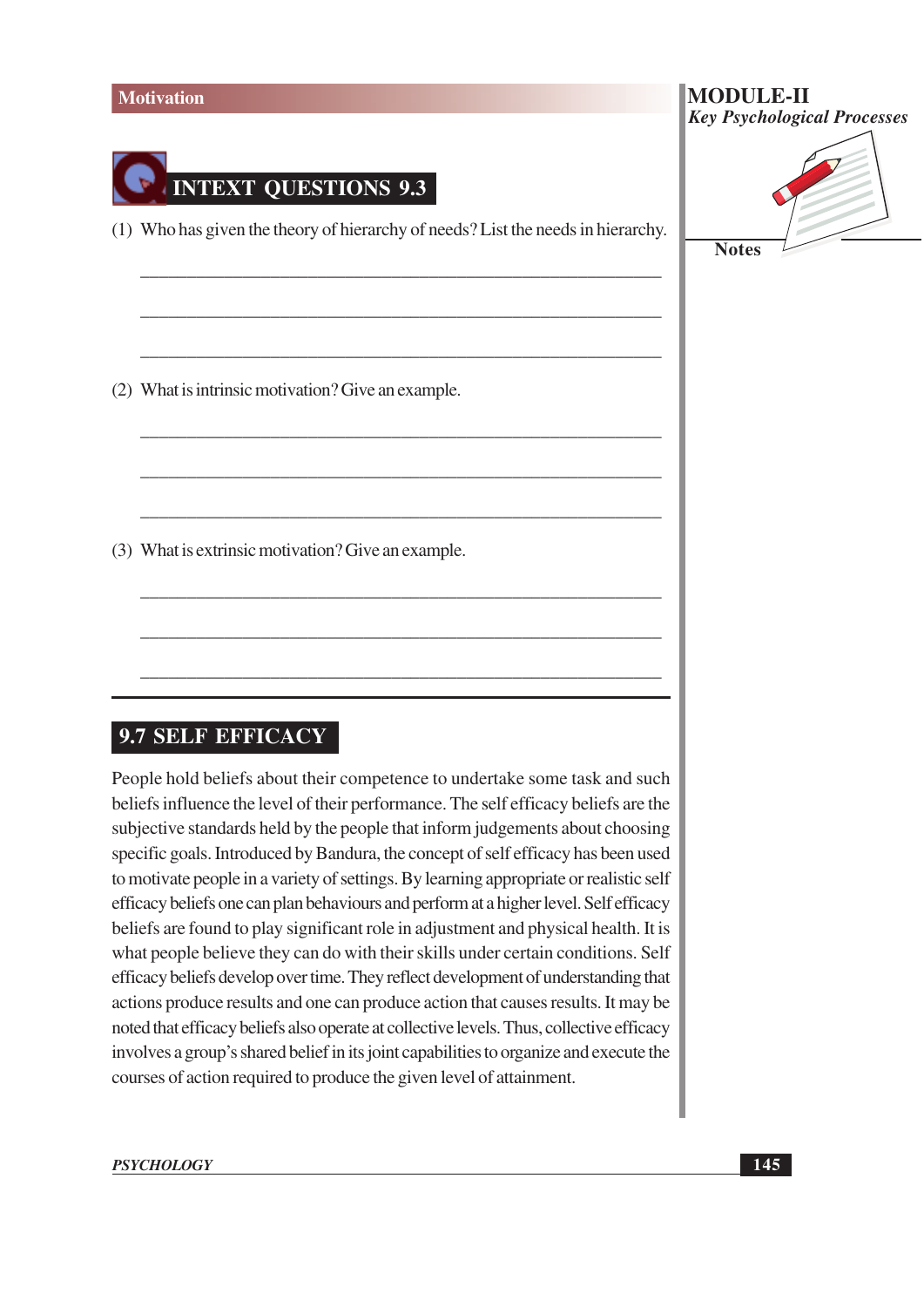

**Notes** 

#### 9.8 VALUES

Values work as important motivators. They are considered as desirable and cherisliable goals that serve as guiding principles in people's lives. Values help to make choices. Values prioritize needs. It is only because of values that people take purposeful long range actions. Pleasure and pain connected with specific behaviours have momentary effects.

In the analysis of values, moral values are given special significance. These values guide choices and actions. Moral values differentiate between good and bad. In a recent study based on data from several countries, some values have been noted which are given below:

**Power:** This includes social status and prestige, control and dominance over people and resources

Achievement: This includes personal success by demonstrating competence according to social standards.

**Self-direction:** This includes independent thought and action, choosing, creating, and exploring.

Universalism: This includes understanding, appreciation, tolerance and protection for the welfare of all people.

**Benovelence:** This includes preservation and enhancement of the welfare of people with whom one is in frequent personal contact.

**Tradition:** This includes respect, commitment and acceptance of the customers and ideas that are given importance in the traditional cultures or religions.

**Conformity:** This includes restraint of action, inclination, and impulses likely to upset or harm others and violate social expectations or norms.

**Security:** This includes safety, harmony and stability of society, of relationships and of self

In the Indian context the framework of Dharma provides a set of values which are considered central to the sustenance of life. They include truth (Satva), non stealing (asteya), keeping tolerance (driti), intellect (dhi), knowledge (vidya), non-anger (akrodh), forgiveness (kshama), purity (saucha), control of sense organs (indriya nigraha) and self control (dam). These values provide basis for maintaining and promoting life at the individual and the social levels. It maintains a the view that holds entire universe into account.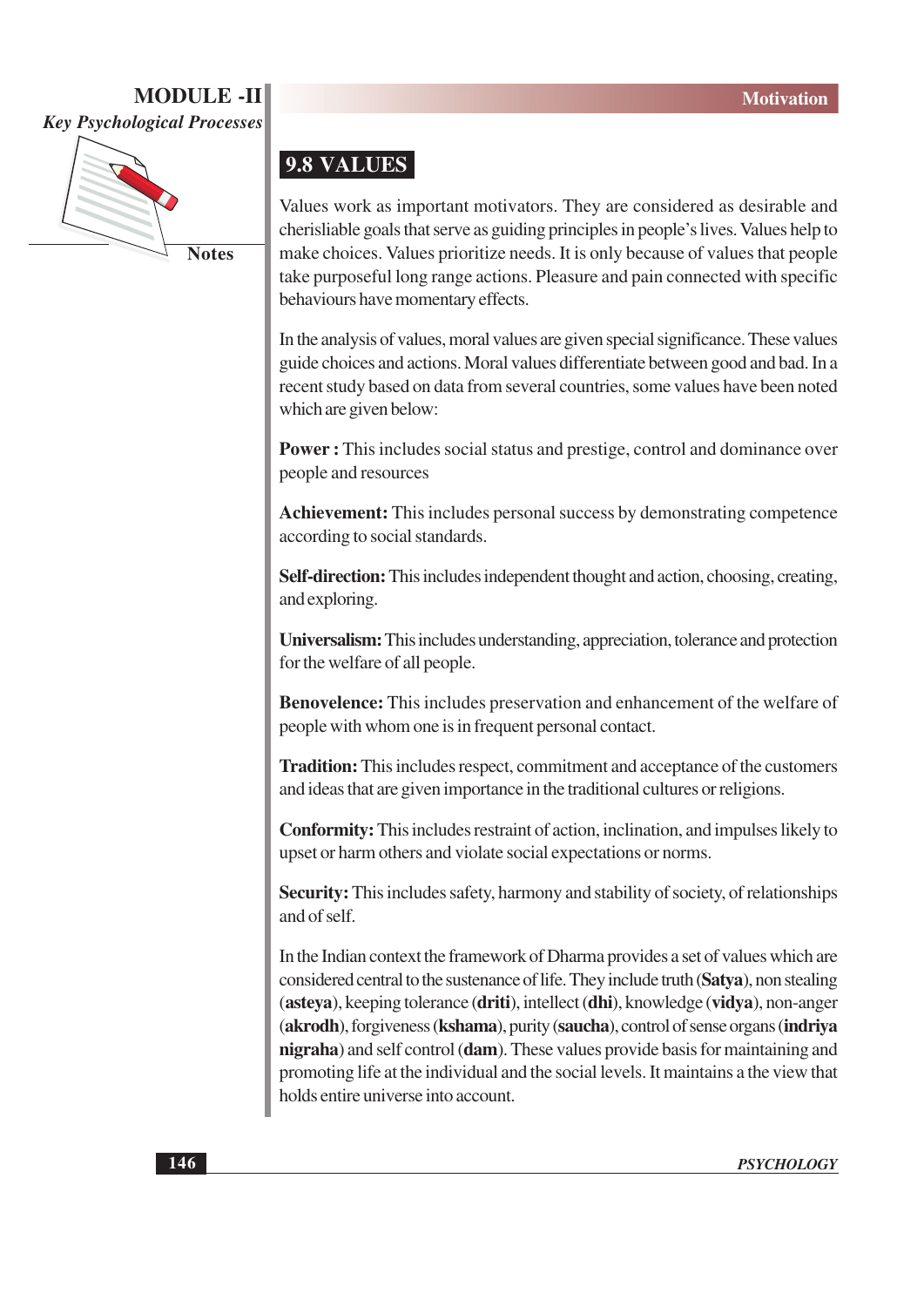#### **9.9 FRUSTATION AND CONFLICT**

You must be aware that it is not always easy to satisfy the needs. You must have a variety of needs at a time. We all face certain difficulties in our attempts to satisfy the needs. We sometimes meet with failures. Also many obstacles prevent us from reaching the goals. When our needs are not satisfied, we get frustrated.

Frustration is the feeling within an individual of being blocked in the attempts to satisfy needs which one considers significant. Frustration refers to the blocking of behaviour directed towards a goal. An individual displays some sort of disturbed behaviour when he or she is prevented form fulfilling the desired goals. If motives are frustrated or blocked, the person may feel anxious, depressed or angry. For example, if you want to go to a movie or want to play and your parents refuse permission, you may show some kind of disturbed behaviour such as anger and shouting. Frustration often leads to aggression directed towards to source of frustration.

Generally there are three main sources of frustration. These are as follows:

- (i) Environmental Forces: The environmental factors can frustrate the satisfaction of motives. The obstacle may be physical such as lack of money or a road block. They may be social. For instance, yours parents, teachers or classmates may prevent you from doing something what you want to do.
- (ii) Personal Factors or Limitations: They make goals unattainable and produce frustration. The personal inadequacy may be either physical or psychological. The personal characteristics of individual like personality or intelligence affect performance. The limitations of ability frustrate individuals because they do not let him or her to achieve very high goals. At times we have conflicting goals which create frustration.
- (iii) **Conflict**: A conflict is a situation in which an individual is required to act in two or more incompatible ways to achieve two or more exclusive goals. It occurs when an individual is unable to choose between two or more goals.

We all confront some degree of conflict in every stage of our life. We sometimes face a situation where we are supposed to choose between two or more alternatives. For example, we may have to decide whether to buy a book or go to a movie. On the one hand, you may like to play and get company of your friend, and on the other, if you study for the examination you may be successful in the exams. The motive to play and get the company of the friend is thus in conflict with the motive to be successful in examination.

# **Key Psychological Processes**

**Notes** 

**MODULE-II**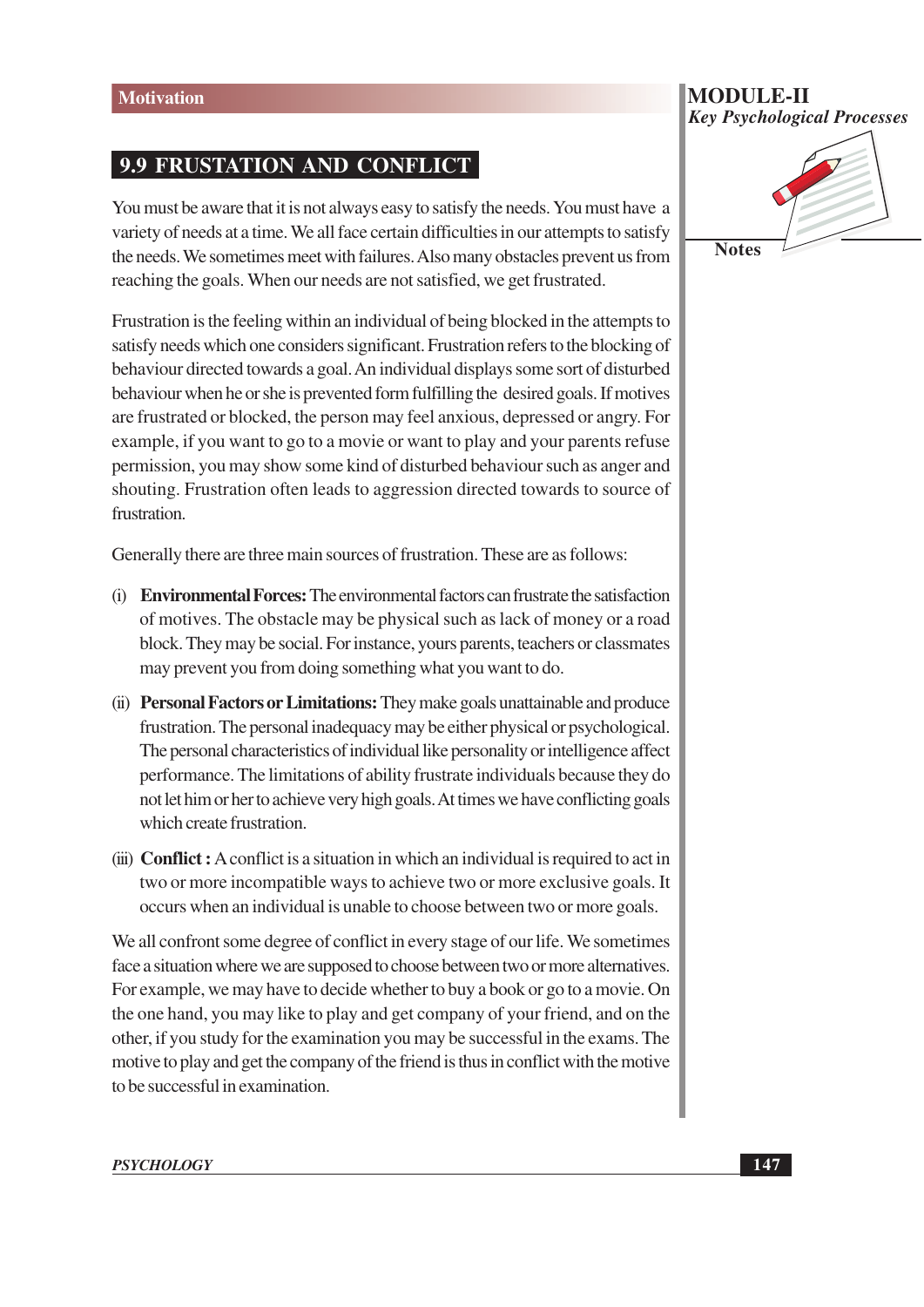

**Notes** 

Types of Conflicts: There are three kinds of conflict which are called "approachapproach conflict", "avoidance – avoidance conflict" and "approach – avoidance conflict"

An approach-approach conflict is a situation when one has to choose between two positive and equally attractive goals. It is caused when we have two pleasurable goals within our reach. We have to choose one out of these two. The example of this kind of conflict may be found in a situation when you are offered admission to two equally attractive courses of study for higher education and you have to decide between them.

The second type of conflict is **avoidance**-**avoidance** conflict. It occurs when we have to decide between two equally undesirable and negative goals. For example, such a conflict may arise when you have to choose between goals that are equally disliked by you.

In approach-avoidance conflict, we are both attracted and repelled by the same goal. It arises when there are both desirable and undesirable feelings associated with a single goal. For example, you want to marry a girl to whom you love because your parents are not agreeable. You cannot marry her as you do not hurt your parents as well. This kind of conflict is most difficult to resolve and brings emotional discomfort.

# WHAT YOU HAVE LEARNT

- Motivation refers to the driving and pulling forces which result in persistent behaviour directed towards a goal. The primary needs such as hunger, thirst and sex, have their origin in the physiological state of the body. Hunger may be, initiated when blood sugar level falls below certain point. A decrease in the volume of blood due to water loss causes to thirst. Sexual motivation depends on sex hormones.
- $\bullet$ Socio-psychogenic motives such as need for power, affiliation, achievement and approval are learnt motives and involve other people. The need for achievement is a motive to accomplish things and to be successful in performing tasks. Power motivation is a social motivation in which the goal is to influence, control, persuade, lead, charm others and enhance one's own reputation in the eyes of others.
- Intrinsic motives are those activities for which there is no apparent reward but one gets enjoyment and satisfaction in doing these activities. Competence is an intrinsic motivation. Self efficacy, life goals, and values held by people also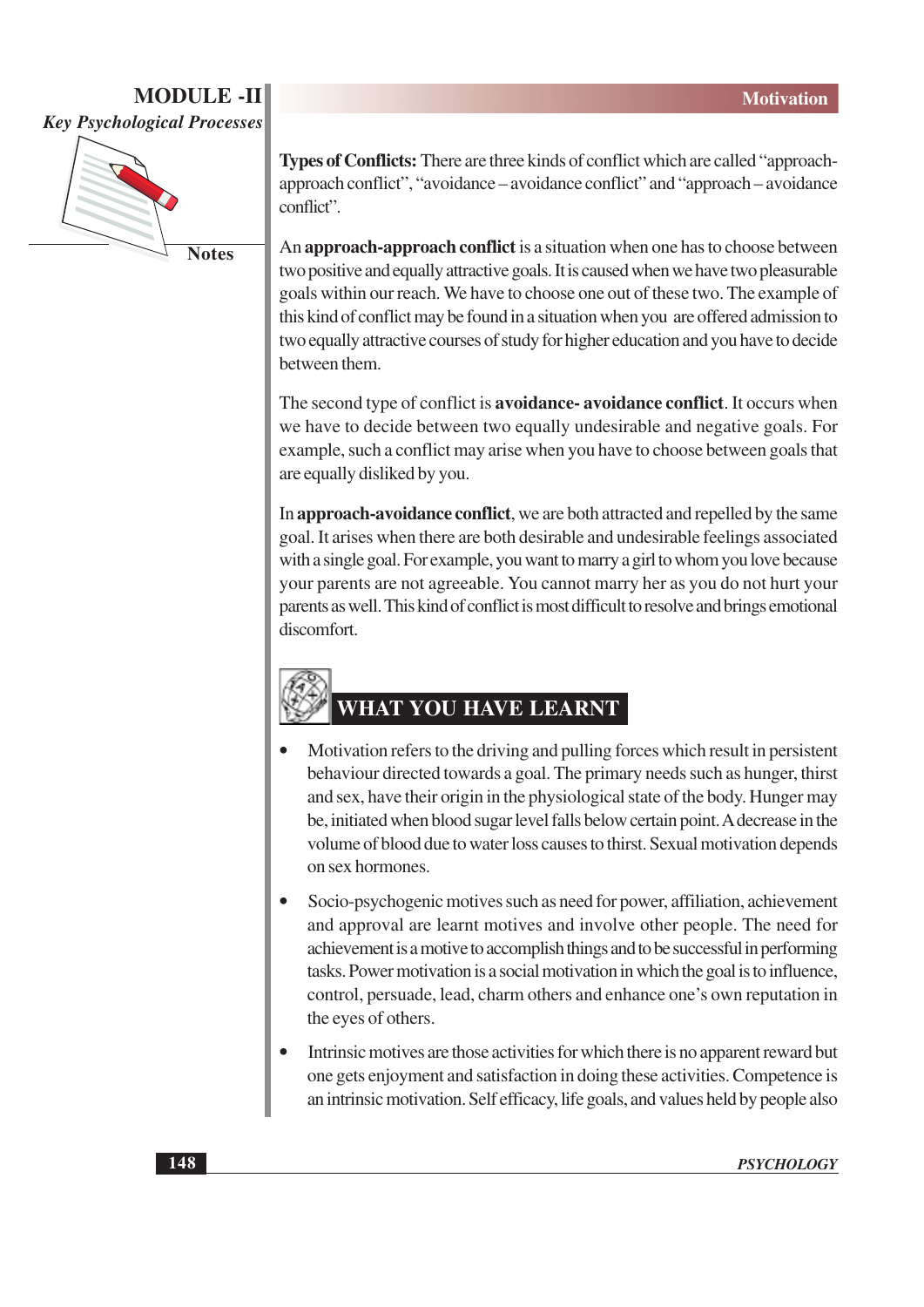work as sources of motivation. Motivation are often blocked or frustrated. The major sources of this frustration are environmental factors, personal factors and conflict. Three types of conflicts are a) approach-approach conflict b) avoidance – avoidance conflict and c) approach – avoidance conflict.

# **TERMINAL EXERCISE**

- 1) Briefly explain the nature of motivation.
- 2) Explain the basic concepts of motivation.
- 3) What do you understand by primary needs? How are these different from socio-psychogenic needs?
- 4) What is self efficacy? Show its relationship with behaviour.
- 5) Define values and describe some important values.
- 6) What are the sources of frustration? Name the three kinds of conflict of motives.

# ANSWER TO INTEXT QUESTIONS

#### $9.1$

1. a) Action

b) motivation

 $c)$  not

d) behaviour

2. Motivation is the process of activating, maintaining and directing behaviour towards a particular goal.

#### $9.2$

a) lack deficit b) cognitive, and

#### 9.3

- 1) Maslow. The hierarchy is:
	- (i) Physiological needs
	- (ii) Safety needs

#### **PSYCHOLOGY**

**MODULE-II Key Psychological Processes** 

**Notes** 

c) objects

**149**